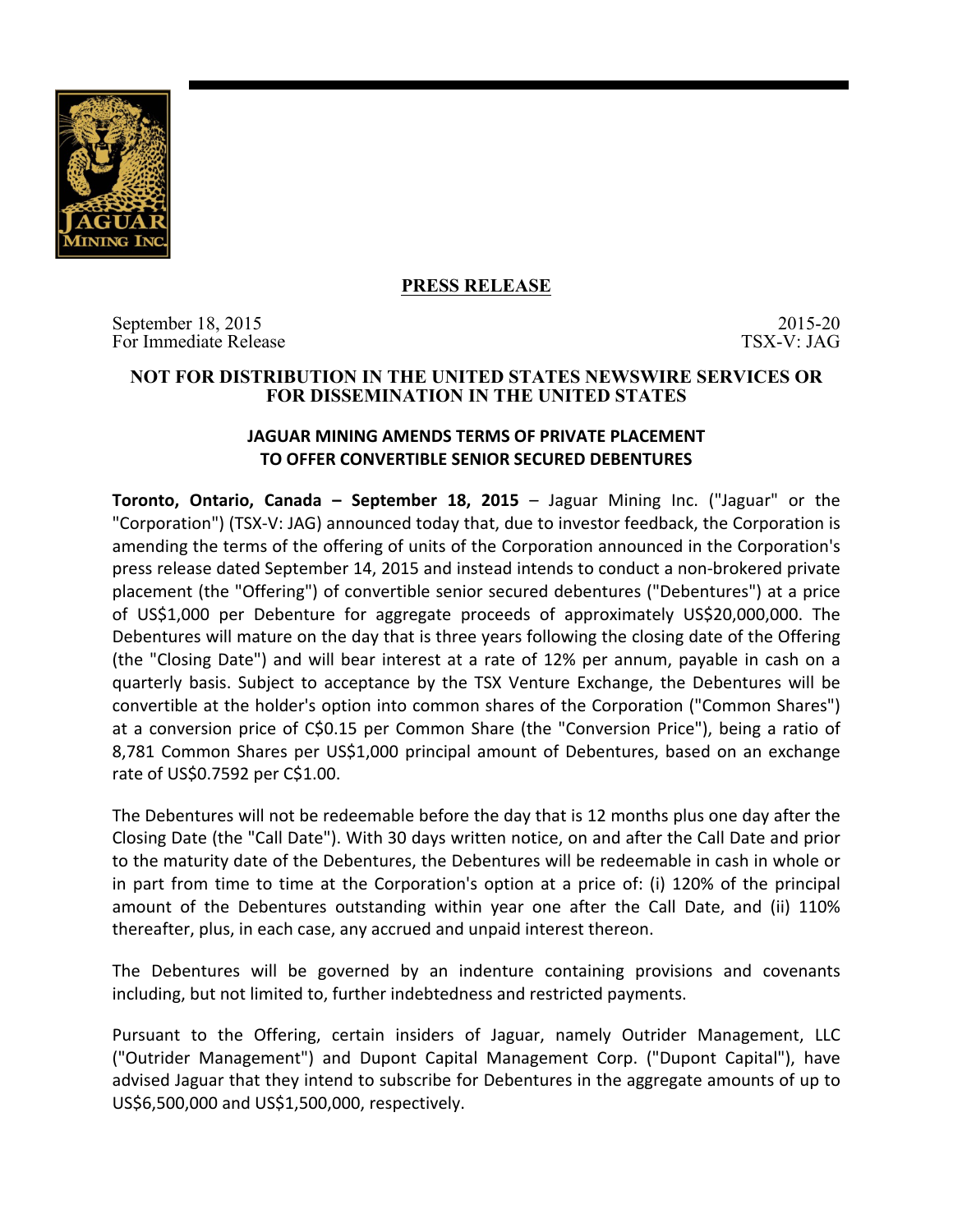The special committee of the board of directors of Jaguar, which was established in December 2014 to initiate a strategic review process and explore strategic alternatives with the objective of maximizing value for the Corporation's shareholders, unanimously passed a resolution approving the Offering, which includes the proposed subscriptions of Outrider Management (the "Outrider Subscription") and Dupont Capital (the "Dupont Subscription").

Since Outrider Management and Dupont Capital are "related parties" (within the meaning of Multilateral Instrument 61-101 - Protection of Minority Security Holders in Special Transactions ("MI 61-101")), each of the Outrider Subscription and the Dupont Subscription is a "related party transaction" (within the meaning of MI 61-101), which would require Jaguar to obtain a formal valuation for, and minority approval of, the Outrider Subscription and the Dupont Subscription, in the absence of exemptions for such requirements.

For both the Outrider Subscription and the Dupont Subscription, the Corporation is exempt from the formal valuation requirement pursuant to section 5.5(b) of MI 61-101 on the basis that no securities of Jaguar are listed or quoted on a market specified in that provision.

With respect to the Dupont Subscription, the Corporation is exempt from the minority approval requirement pursuant to section 5.7(b) of MI 61-101 on the basis that neither the fair market value of the Debentures being distributed to Dupont Capital, nor the consideration to be received by the Corporation for those Debentures, exceeds C\$2,500,000, in addition to satisfying the other criteria therein. With respect to the Outrider Subscription, Jaguar intends to apply to the Ontario Securities Commission and the TSX Venture Exchange for an exemption to allow it to obtain the requisite minority approval by way of written approval from the majority of the minority shareholders rather than by holding a shareholders' meeting. This exemption is being sought on the basis that holding a shareholders' meeting is costly and would delay the closing of the Offering. Jaguar anticipates obtaining such exemptive relief prior, and as a condition precedent, to closing the Offering.

The Offering is expected to close on or about October 8, 2015. Completion of the Offering is subject to a number of conditions including receiving the approval of the TSX Venture Exchange, obtaining the exemptive relief from the Ontario Securities Commission and the TSX Venture Exchange and obtaining written consents from a majority of the disinterested minority shareholders. 

The Debentures and the Common Shares underlying the Debentures will be subject to a four month hold period pursuant to applicable Canadian securities laws.

The Corporation plans to use the net proceeds of the Offering to repay in full the outstanding US\$8.4 million credit facility held by Renvest Global Resources Fund c/o Renvest Mercantile Bancorp Inc. (the "Renvest Credit Facility"), with the remainder to be used for general corporate purposes and to advance asset optimization plans in conjunction with the Corporation's ongoing development and producing activities at its assets in Brazil.

This news release shall not constitute an offer to sell or the solicitation of an offer to buy any securities in any jurisdiction.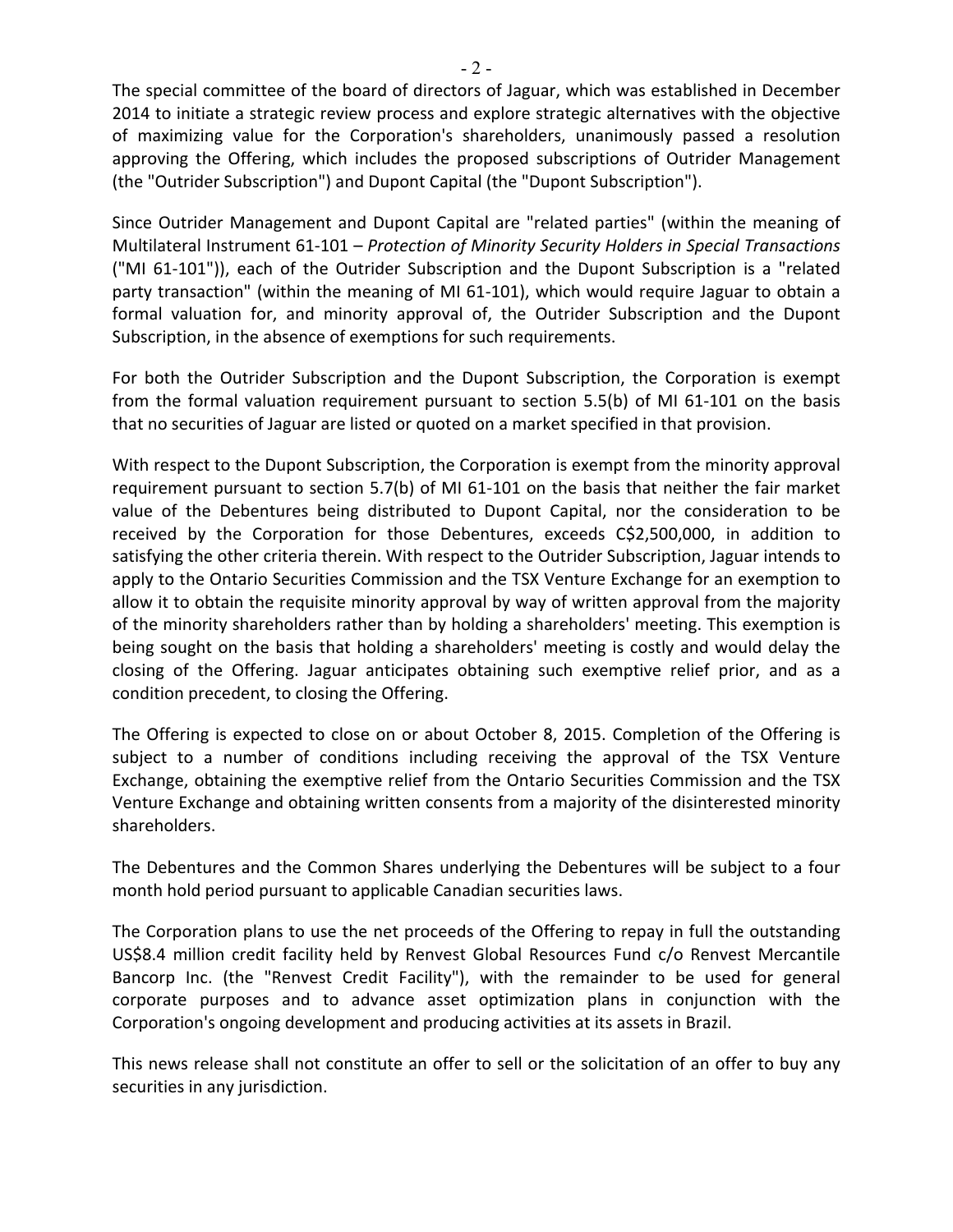### **About Jaguar Mining Inc.**

Jaguar is a gold producer with mining operations in a prolific greenstone belt in the state of Minas Gerais, Brazil. Additionally, Jaguar wholly owns the large-scale Gurupi Development Project in the state of Maranhão, Brazil. In total, the Corporation owns mineral claims covering an area of approximately 197,000 hectares. Additional information is available on the Corporation's website at www.jaguarmining.com.

### **FOR FURTHER INFORMATION PLEASE CONTACT:**

Derrick Weyrauch Chief Financial Officer (416) 628-9601 dweyrauch@jaguarmining.com

#### *FORWARD-LOOKING STATEMENTS*

*Certain statements in this news release constitute "Forward-Looking Statements"* within the *meaning* of the U.S. Private Securities Litigation Reform Act of 1995 and applicable Canadian securities legislation. Such statements constitute forward-looking statements (forecasts) under *applicable securities laws relating to future events or future performance and, in this news release, include comments with respect to (i) the final terms of the Debentures and the Offering,* (ii) the participation of Outrider Management and Dupont Capital in the Offering, (iii) the size of *the Offering and the subscription amounts of Outrider Management and Dupont Capital, (iv)* regulatory approvals being obtained, including from the Ontario Securities Commission and the *TSX Venture Exchange, and the timing and terms of such approvals, (v) there being an exemption from the minority approval and formal valuation requirements under the Offering,* (vi) the consent of disinterested minority shareholders being obtained in writing with respect to *the Outrider Subscription, (vii) exemptive relief from the minority approval requirement with* respect to the Outrider Subscription being obtained from the Ontario Securities Commission and the TSX Venture Exchange, and the timing of such approvals, (viii) the Corporation's use of the net proceeds of the Offering, and (ix) the continued support of the Offering by the special *committee of Jaguar. Forward-looking statements can generally be identified by the use of* words such as "expected", "forecasted", "targeted", "approximately", "intends", "plans", "anticipates", "projects", "continue", "estimate", "believe" or variations of such words and phrases, or statements that certain actions, events or results "may", "could", "would", "might", or "will" be taken, occur or be achieved. In this news release, information contained in forward*looking* statements is based on current expectations, estimates and projections that involve a number of known and unknown risks and uncertainties, including among others the uncertainties inherent to capital markets in general, uncertainties with respect to the success of *the Offering, risk of not obtaining all regulatory and minority shareholder approvals and the* risks with respect to the use of proceeds, which, if incorrect, may cause actual results to differ *materially from those anticipated by Jaguar and described herein.* 

For additional information with respect to these and other factors and assumptions underlying *the forward-looking statements made in this news release, see Corporation's most recent* annual information form and management's discussion and analysis, as well as other public